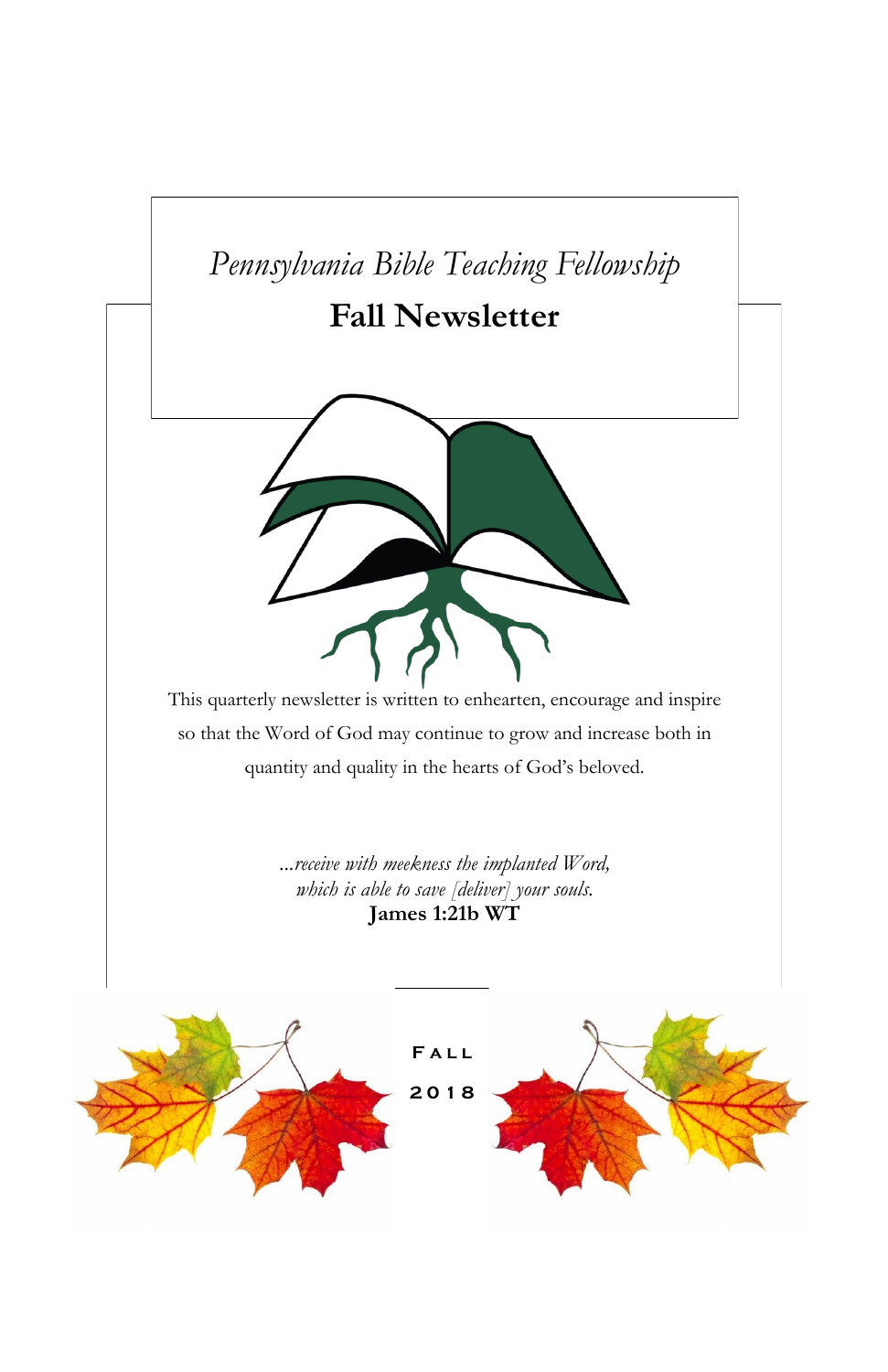By Shawn Weir

"For Freedom!" has always been a strong rally cry for man. Freedom often comes at great cost and men will fight hard to obtain even the smallest bit of it. All throughout human history, there have been tyrants, but the greatest bondage of man never came from the likes of a king, emperor, or dictator.

The greatest oppressor of man was and still is sin. Sin puts men in punishing slavery with no way to escape its cruelty. By our own efforts, none of us are able to overthrow its tyranny.

## **Deliverance from the authority of sin is the greatest reason to cry: "For Freedom!"**

Our Lord Jesus Christ spoke of this freedom and he knew the horrible cost to obtain it. The liberty that he secured for all of mankind exceeds the greatest dethroning of any worldly tyrant. Jesus Christ came to deliver from the true bondage reigning over mankind.

## **Jesus Christ came to make men free indeed.**

He spoke of these matters in **John 8**:

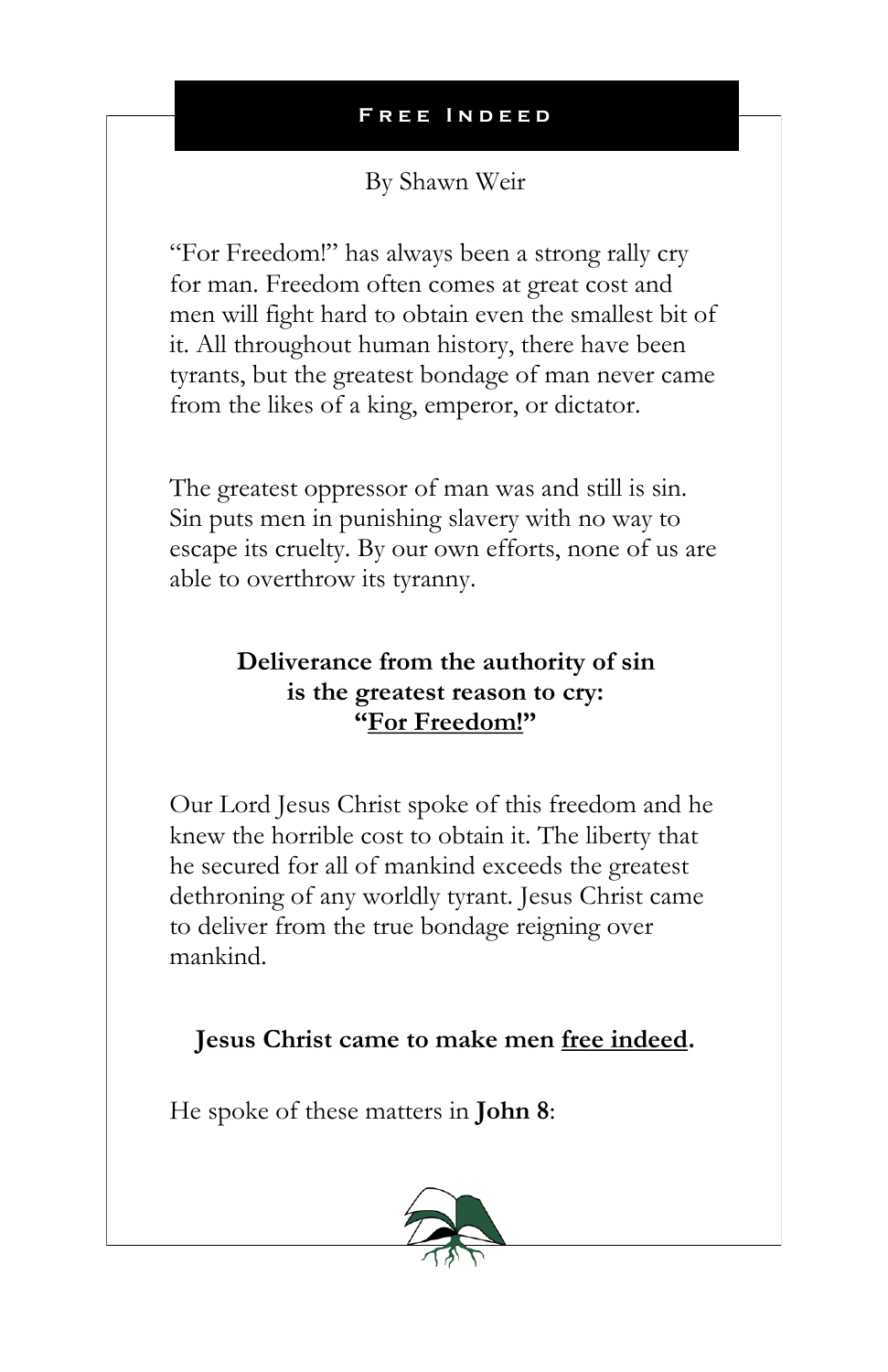### **John 8:31 - 36**

**31** Then said Jesus to those Jews which believed on him, If ye continue in my word, then are ye my disciples indeed;

**32** And ye shall know the truth, and the truth shall make you free.

**33** They answered him, We be Abraham's seed, and were never in bondage to any man: how sayest thou, Ye shall be made free?

The audience at this time is a mixed crowd of some who believed and others who were so incensed with his teaching that by the end of the chapter they will attempt to stone him. His promise was to those who continued (*menō*: to abide, to remain, to take up residence) in his word that they are his disciples (*mathētēs*: learners or pupils) truly. He then continues to promise unto them, that they would know THE truth, and that THE truth would make them free.

His ardent opponents balked at this offer of true freedom. They claimed to never have been in bondage… which is as absurd as offering a life preserver to a duck. Had the children of Israel ever been in bondage?

**Hmmm, let's see if we can think of any times that the children of Israel were in captivity…**

**Go on, I'll give you a minute.**

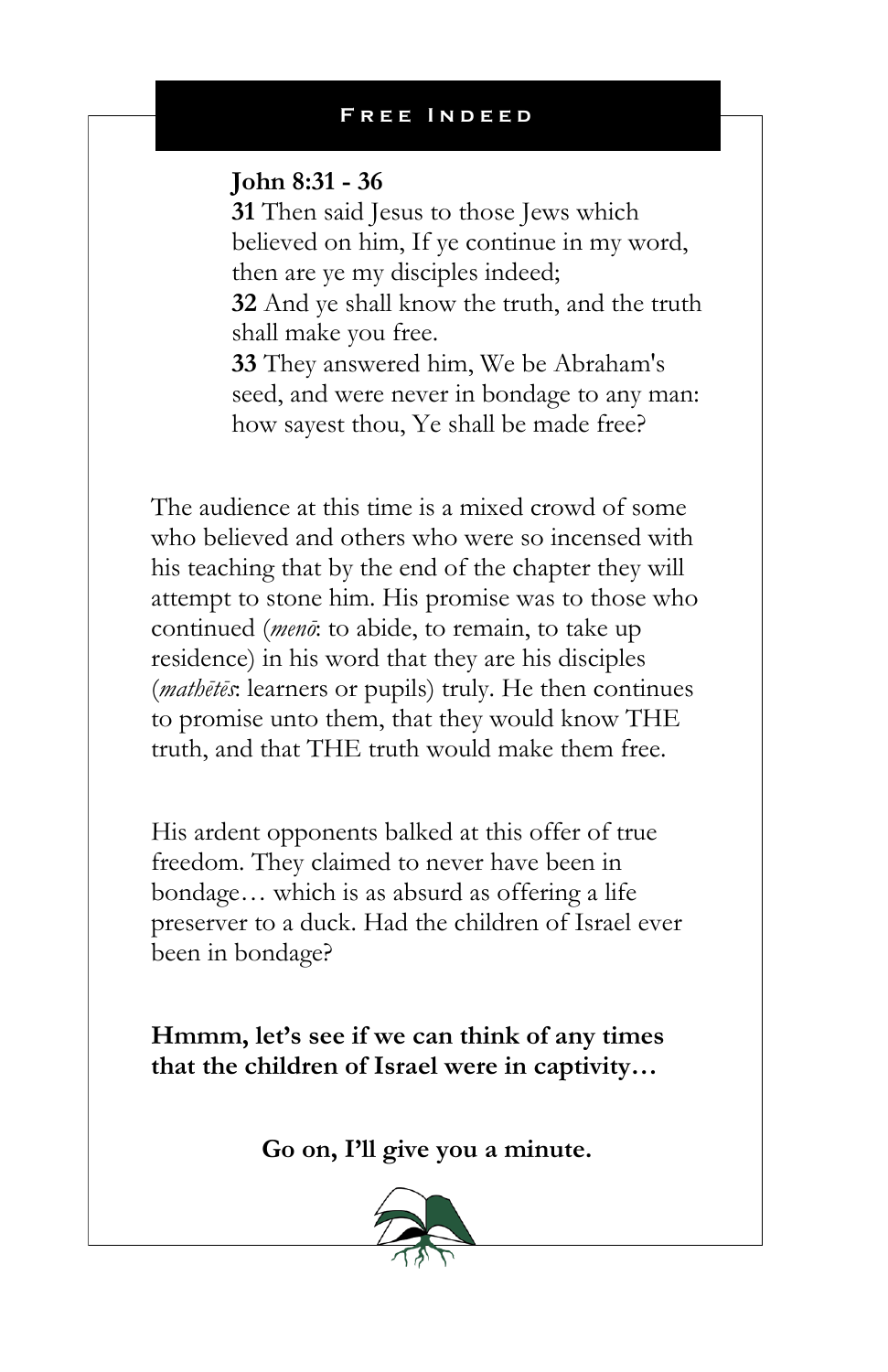- Well<sub>us</sub> there was that one time the children of Israel were under Pharaoh in bondage in Egypt for a couple years…
- Then, of course, was the time of the judges when they had that repeating cycle of finding themselves in bondage until a deliverer like Samson, Gideon, or Deborah arose…
- Not to mention, later the ten northern tribes were carried away by the Assyrians; and the southern tribes of Judea were carried away to Babylon….
- I hate to bring it up, but after that, they were under the Persians…
- And even at the time of making this ludicrous statement, they were under the bondage of Caesar and the Romans…

However, Jesus Christ doesn't even engage with them on this level. He wasn't interested in winning a debate with these questioners. He wanted to bring them to freedom. Jesus wasn't talking about being in bondage under men. He was talking about being enslaved under a far greater oppressor.

**34** Jesus answered them, Verily, verily, I say unto you, Whosoever committeth sin is the servant of sin.

The word for "servant" that our Lord used here is the Greek word *doulos*, which is a bondslave.

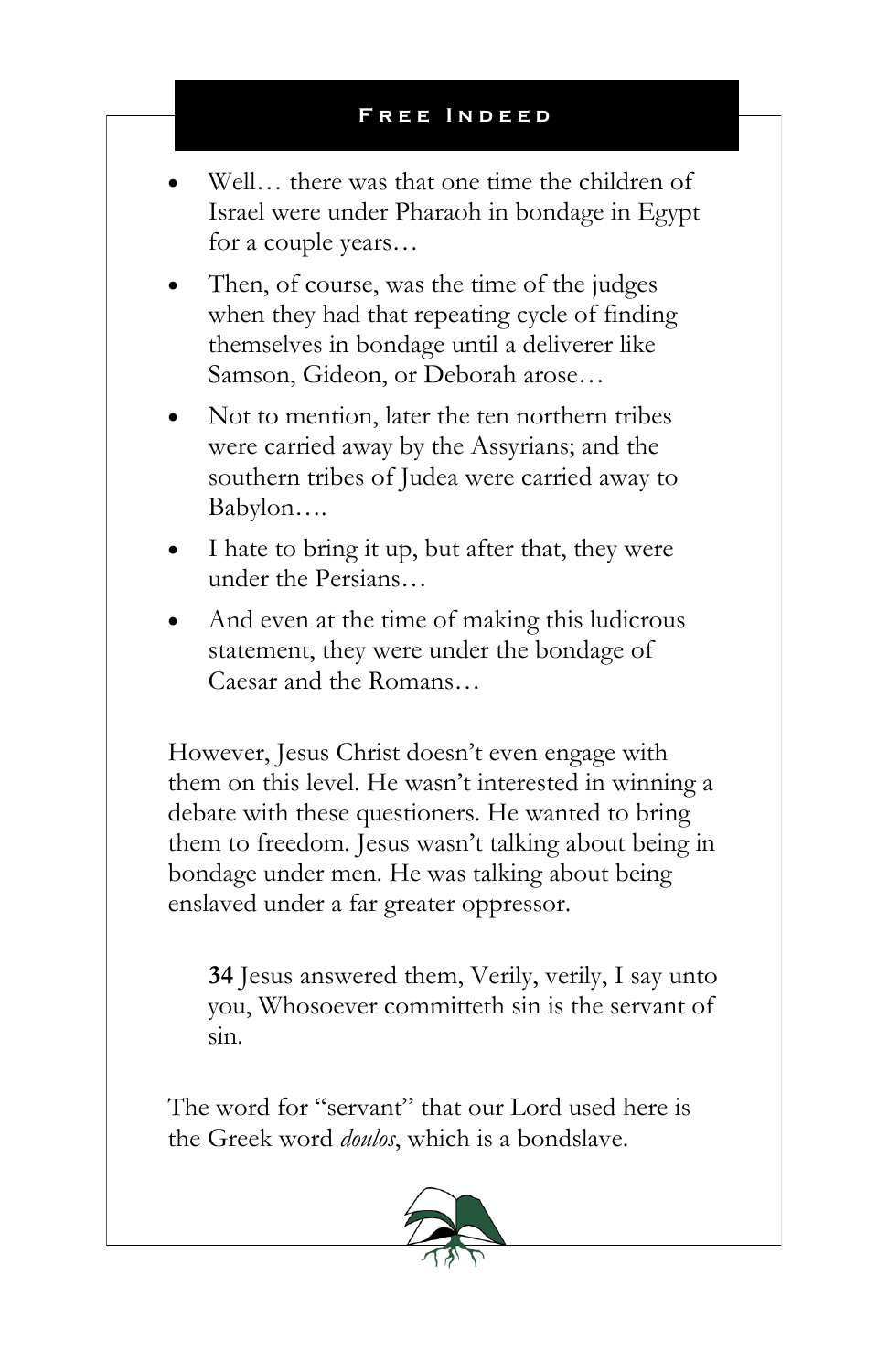A slave's life is not his own but belongs entirely to his master. The word for "sin" in this passage is indicating a habitual, constant action of sinning. The freedom indeed that Jesus Christ was promising to those who continued in his word was from the continual oppression of slavery under the bondage of sin.

> **35** And the servant abideth not in the house for ever: but the Son abideth ever. **36** If the Son therefore shall make you free, ye shall be free indeed.

Other oppressors in history have been overthrown, and liberations of those held captive have occurred, but how could a man free himself from the bondage of sin? The problem wasn't a tyrant *over* me, but one *in* me. How could we escape from ourselves? Praise be to God on high that He so loved that He sent not a servant but His Own Son. His Son who abides in His house forever has brought us into His household. God has made us sons, made free from all sin, to abide in His house forever.

### **If the Son of God has made you free, then rest assured, you are free indeed.**

As a modern English reader, another wonderful key to our freedom is found in appreciating the difference between being *set* free and being *made* free.

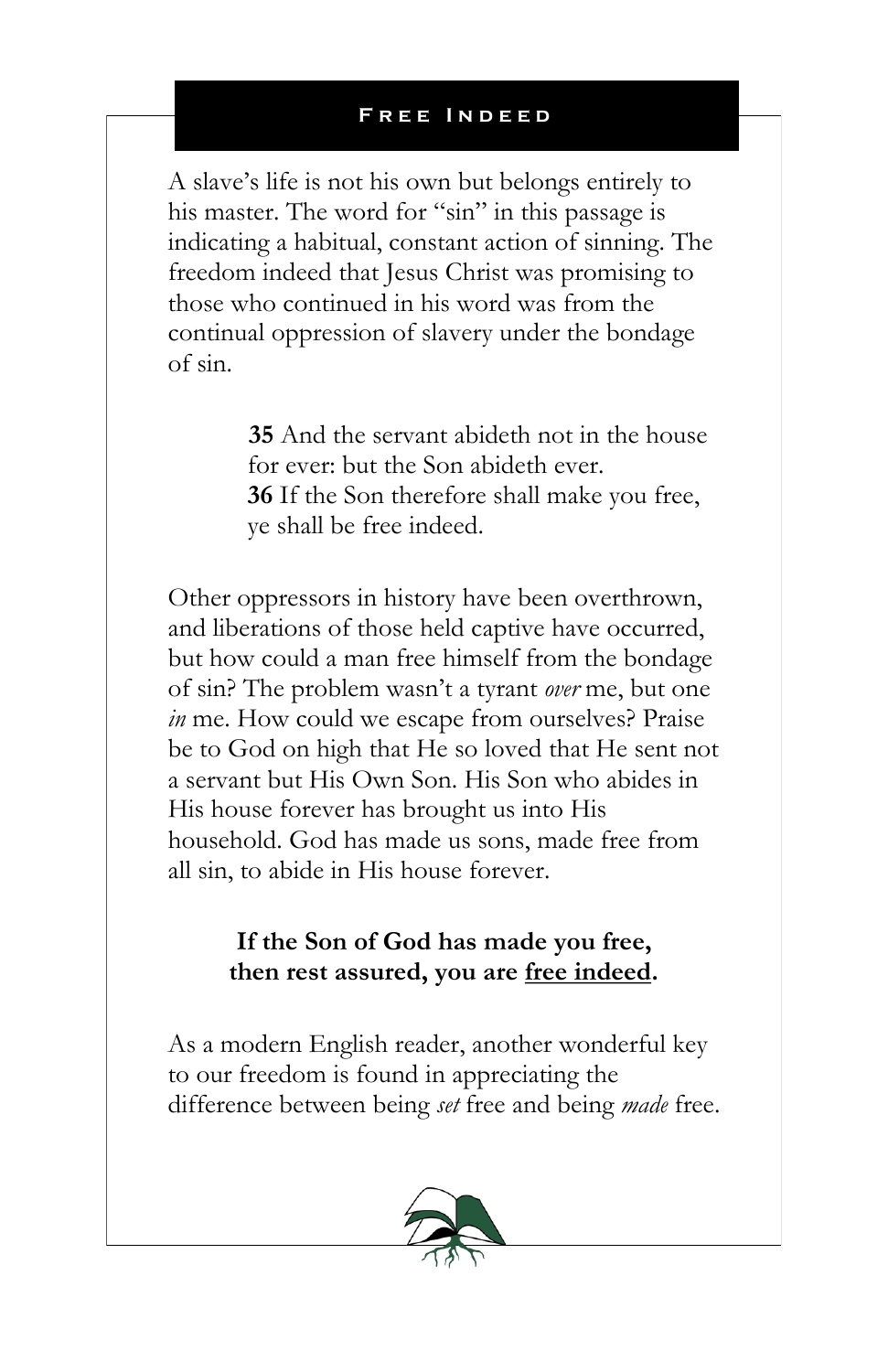Suppose you were imprisoned and I snuck a file into your jail cell. Say at night you went to work on the bars on your window and you were able to sneak out before dawn and meet me in a getaway car out back. As we drove away; and you took your first breaths of freedom while watching the sun dawn, would you say that I *made* you free or that I *set* you free?

In that scenario, you would still be a convict, still guilty of your crimes and still rightly belonging in that prison. In fact, in helping you escape, I now also broke the laws of justice and belong in jail along with you. Jesus Christ didn't come to *set* us free; he has *made* us free from sin. You've been made into something that you were not before. A change has occurred inside you. He fulfilled all justice. You have become something entirely new and truly free.

### **Colossians 2:13b – 14 ESV**

**13b** having forgiven us all our trespasses, **14** by canceling the record of debt that stood against us with its legal demands. This he set aside, nailing it to the cross.

God's righteous justice has been satisfied. All of our trespasses, every decree against us, every single sin that we ever committed has been nailed to the cross of Jesus Christ. Our criminal record is cleared. Our rap sheets are white blank pages. God the righteous judge has declared: "their sins and iniquities will I remember no more…" (**Hebrews 10:17)**

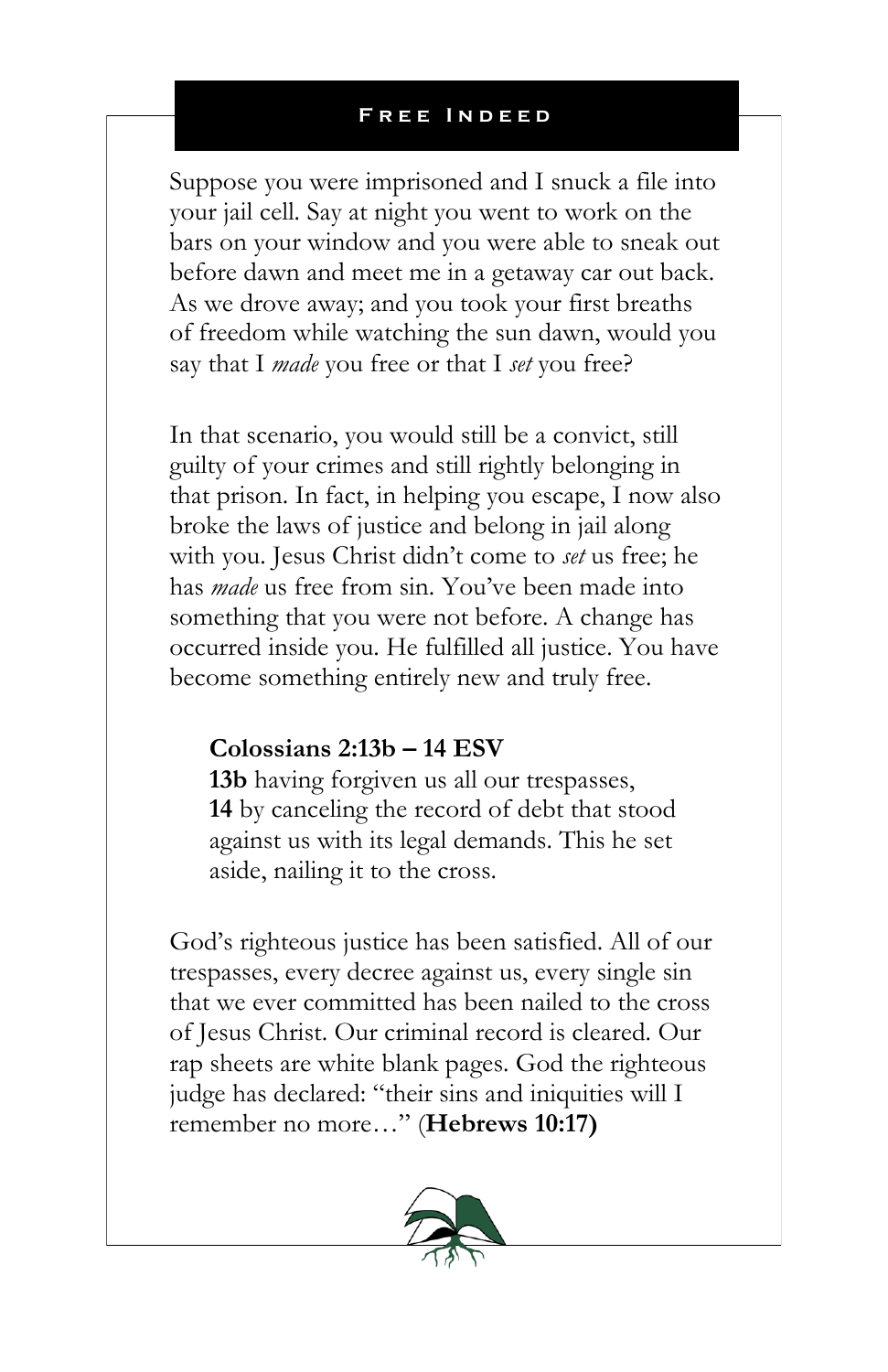### **Colossians 1:21 – 22**

**21** And you, that were sometime (once) alienated and enemies in your mind by wicked works, yet now hath he reconciled **22** In the body of his flesh through death, to present you holy and unblameable and unreproveable in his sight

This is how you are now seen by the most high and holy God. His standards for perfection, holiness, and righteousness are the highest possible. What Jesus Christ has done has so cleansed you that before the eyes of God you are now and forever holy, unblameable, and unreproveable.

- **Holy**(*hagios*): sacred, sanctified and consecrated. You are set apart from the common people as holy unto God.
- **Unblameable**(*amōmos*): without defects, without faults. God doesn't acknowledge flaws in you.
- **Unreproveable**(*anegklētos*): irreproachable, unimpeachable, unaccusable. You are unworthy to be blamed even when blamed. God won't even hear an accusation against you.

Jesus Christ made me justified. In Christ, I'm innocent and I can't be guilty ever again. This is how all-encompassing the grace and justice of the sacrifice of Jesus Christ is for your life.

## **You can never be less than righteous before God.**

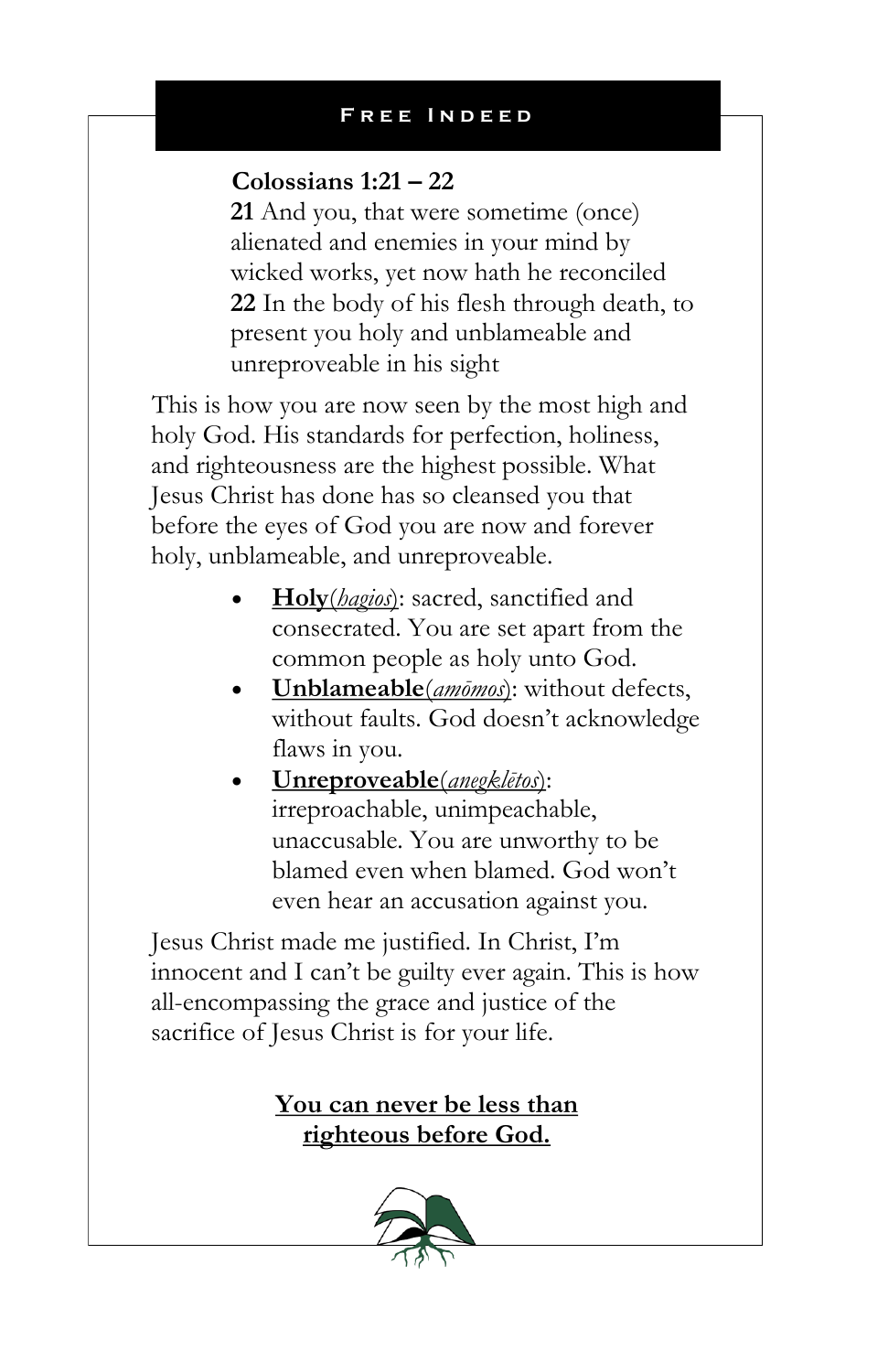Please also note that none of these verses have mentioned how you feel today. This is the truth of God's Word, unchanged and unchanging. Yet, believing on the truth has done even more than this. More than only washing away our prior sins and reconciling us as sacred, without fault and not accusable in God's sight, the son has *made* us free from the slavery of sin.

In order to bring us this freedom from our old oppressor, God didn't rescue us by relocating us. The problem was *in* us. How could we get away from that? No, God fixed the problem by changing us within. How big of a change? As extreme as death unto life.

### **Romans 6:6 – 14, 18, 20 - 22**

**6** Knowing this, that our old man is crucified with him, that the body of sin might be destroyed, that henceforth we should not serve sin.

**7** For he that is dead is freed (justified) from sin.

Jesus Christ was clear in **John 8** about the bondage of the slavery of sin. The truth would make men freed indeed from its heavy yoke. We see how we've been made justified from it here, by dying with Jesus Christ. They don't keep dead people in jail cells.

> **You were crucified with Christ: nevertheless you live…**

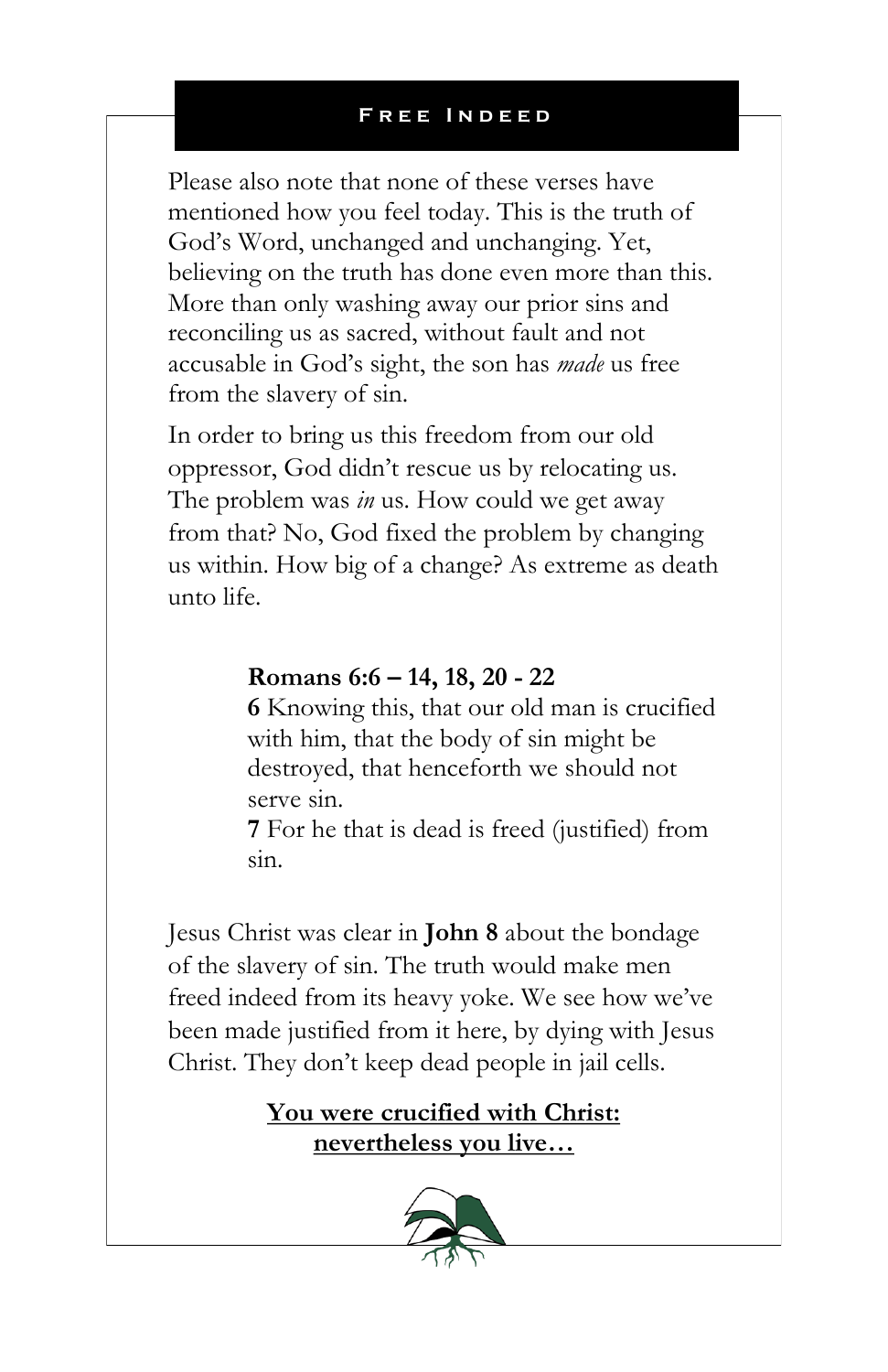**8** Now if we be dead with Christ, we believe that we shall also live with him:

**9** Knowing that Christ being raised from the dead dieth no more; death hath no more dominion over him.

**10** For in that he died, he died unto sin once: but in that he liveth, he liveth unto God. **11** Likewise reckon ye also yourselves to be dead indeed unto sin, but alive unto God through Jesus Christ our Lord.

**Romans 6:11** is the first command in the first epistle of the New Testament. Becoming a Christian involves believing that the Lord Jesus Christ died and that God raised him from the dead. To live as a Christian the first command to believe is that you also died and that God also raised you from the dead with him. As we saw in **verse 6**, the goal of this death and resurrection was so that "henceforth we should not serve sin." Again, that word for "serve" is *douleuō*: a bondslave. We are no longer slaves under the oppression of sin.

However, history shows us a funny thing with tyrants: even when overthrown and liberation occurs, some may still stay loyal to their former oppressors. At first, those recently freed don't know any other way to live. They aren't used to serving any other master.

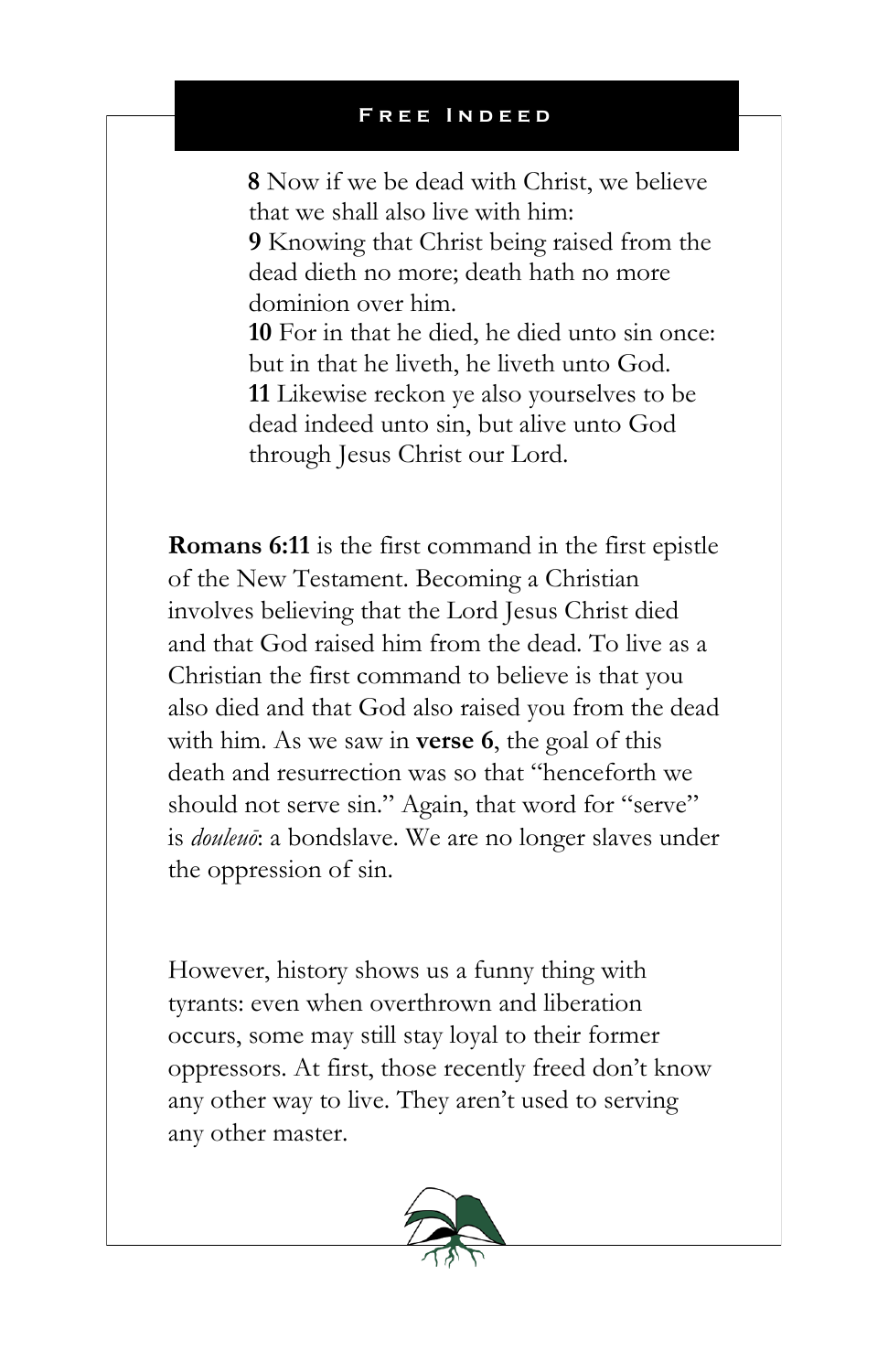**12** Let not sin therefore reign in your mortal body, that ye should obey it in the lusts thereof.

**13** Neither yield ye your members as instruments of unrighteousness unto sin: but yield yourselves unto God, as those that are alive from the dead, and your members as instruments of righteousness unto God. **14** For sin shall not have dominion over you: for ye are not under the law, but under grace.

You've passed from death unto life. You are no longer subjugated under sin and you no longer need to obey it. Instead, you are now to present yourself unto God, having passed from the cruel reign of sin and death into the freedom of the arrangement under grace and righteousness. The word for dominion in **verse 14** is *kurieuō*, and it means to "exercise authority over." The cognate noun of this word is "lord." Sin is no longer your lord and you are no longer under its lordship. God gave you a new life, a new start, and a new Lord.

> **18** Being then made free from sin, ye became the servants (*douloō*: bondslaves) of righteousness.

We weren't just *set* free. We were *made* free. Now with the same bodies, we obey a new master. If we ever look back at the old fascist reign of sin over us, let's remember it in light of these verses:

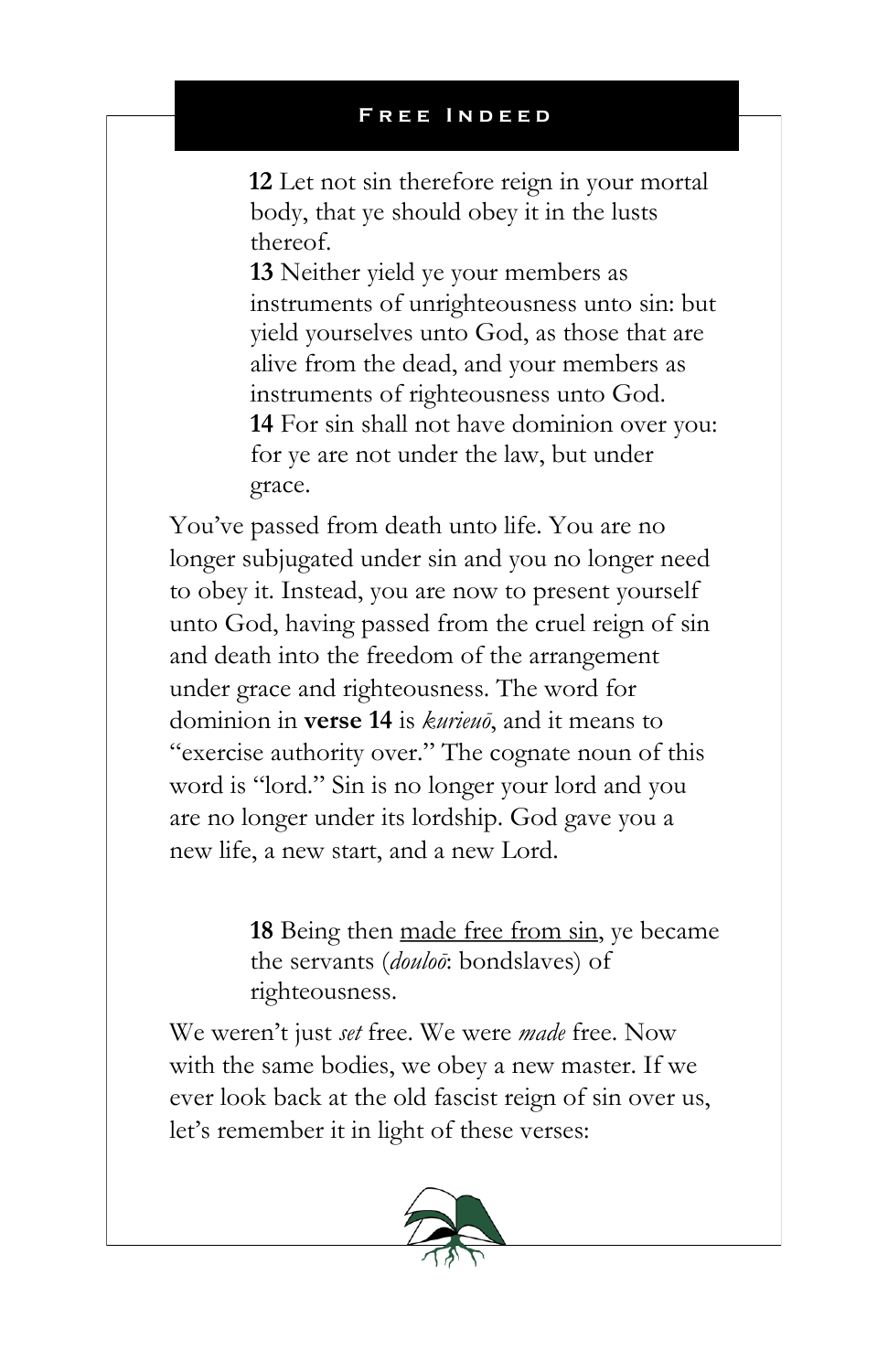**20** For when ye were the servants (*douloō*: bondslaves) of sin, ye were free from righteousness.

**21** What fruit had ye then in those things whereof ye are now ashamed? for the end of those things is death.

The ironic mention of freedom from righteousness in **verse 20** should rightly catch our eye. What fruit did we ever enjoy under the old regime? Why would we ever crawl back under it? Why would a Christian now freed from sin ever go back to the slavery under it? A Christian is not a man who has become free to return to sin, but a man, who, by the grace of God, has become free to not sin.

> **22** But now being made free from sin, and become servants (*douloō*: bondslaves) to God, ye have your fruit unto holiness, and the end everlasting life.

We are made free from sin; from the stain of it, from the bondage of it, and from the power of it. "For Freedom!" we may cry in praises to our God, for the Christian life is a life of true liberty. This was why it said in **Isaiah 61** that the LORD anointed him:

"...to proclaim liberty to the captives, and the opening of the prison to them that are bound."

**If the Son therefore shall make you free, ye shall be free indeed.**